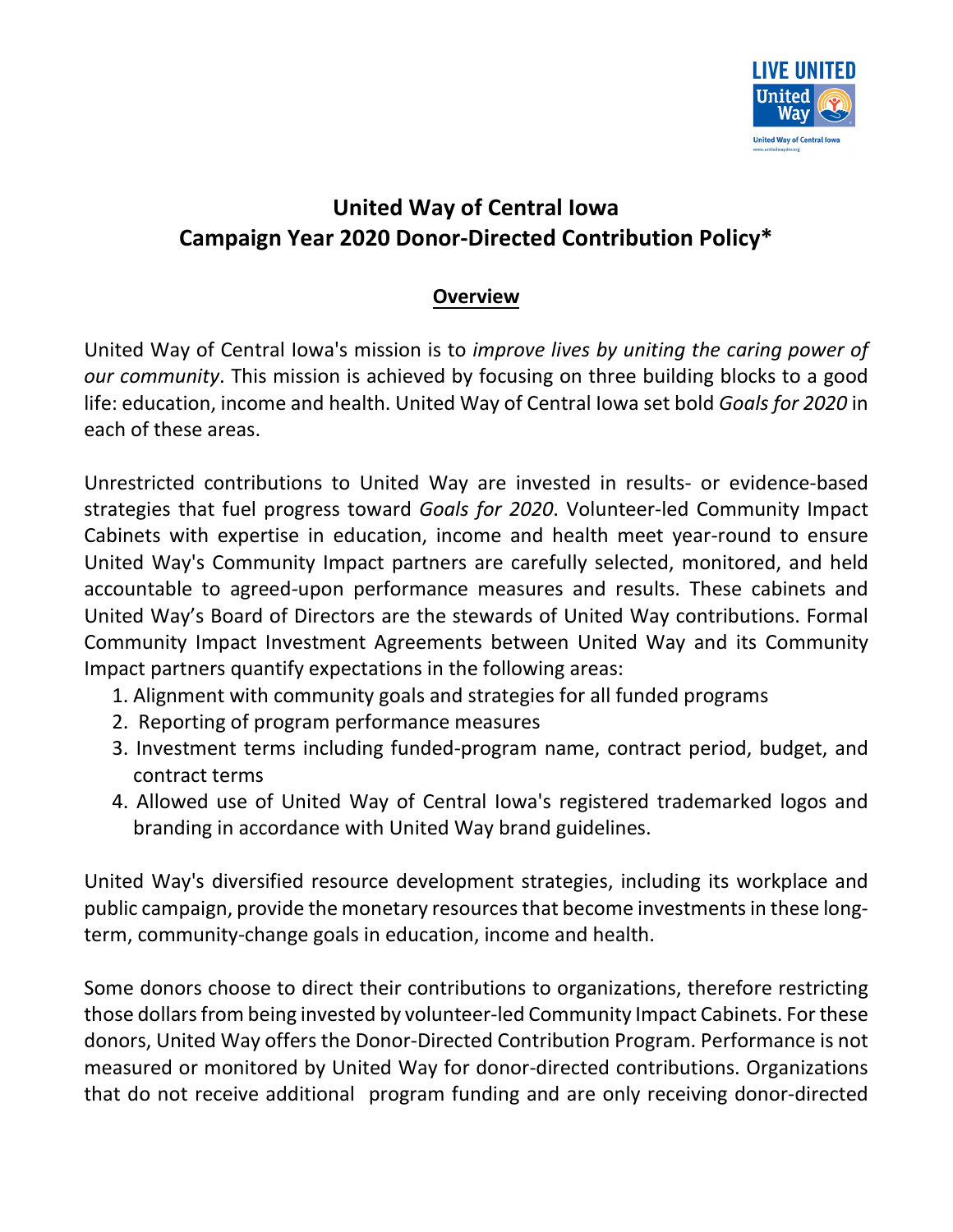contributions, are prohibited from using United Way of Central Iowa's registered logo, as United Way does not select, monitor or hold them accountable for fiscal efficiency and transparency, performance measures, or results.

United Way's paper pledge form and some employer online pledge systems allow individual donors to direct part or all of their contribution to eligible organizations. Parameters for eligibility can be found on page 2, Section A.

\*Subject to annual review by United Way of Central Iowa's Board of Directors Approved by Executive Committee September 27, 2012

# **Parameters**

# **Section A: Eligibility Guidelines for Donor-Directed Contribution Participation**

# **A 1: Eligibility for donors**

- 1. Only personal contributions from individual donors can be directed. An employer match, when available, does not follow donor-directed contributions.
- 2. When United Way processes donor-directed contributions, a minimum \$50 contribution must be made per designation.
- 3. Any changes to designation requests must be made by April 30.

# **A 2: Eligibility for organizations**

All of the following parameters must be met in order to receive donor-directed contributions through United Way:

- 1. Must be a 501(c)(3) tax-exempt organization or local, state or federal government agency that has a presence within and serves the people of the State of Iowa; or a United Way in the United States.
- 2. For 501(c)(3) organizations, the IRS-reported National Taxonomy of Exempt Entities (NTEE) code must align with United Way of Central Iowa Board of Directors' annually approved community-change goals in education, income, health or basic human services. Government agencies must identify an NTEE code comparable to their North American Industry Classification System (NAICS) code.
- 3. Must complete and submit to United Way of Central Iowa a Donor-Directed Contribution Program Application and reapply every 3 years thereafter.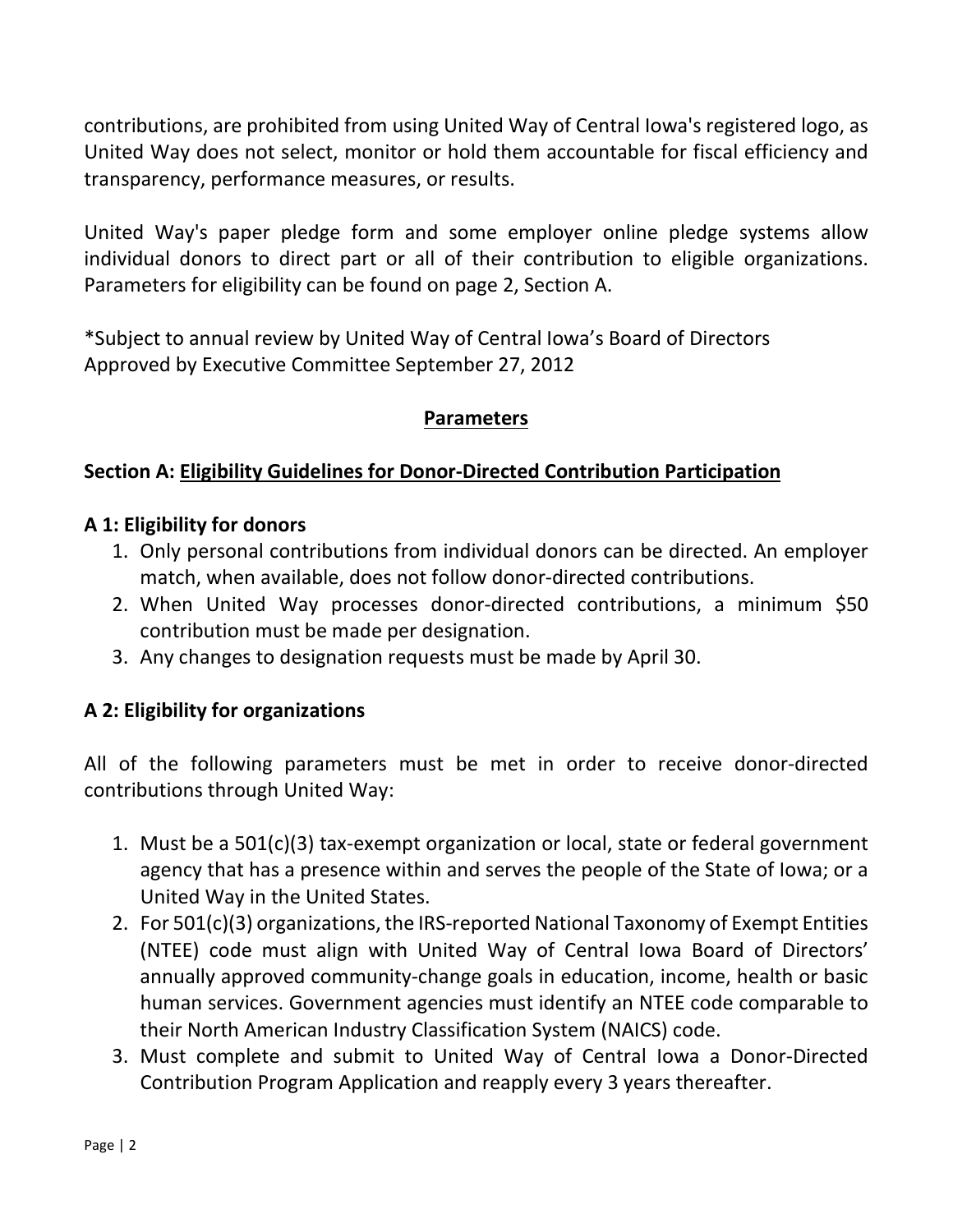4. Must annually meet all Anti-terrorism Compliance Measures

# **Section B: United Way Donor-Directed Contribution Program Administrative Responsibilities and Practices**

#### **B 1: United Way Responsibilities**

- 1. Confirmation of 501(c)(3) eligibility screening. (Refer to A 2 above).
- 2. Pledge and donor-directed contribution processing. (Refer to page 3; B 3).
- 3. Contribution fulfillment tracking/recordkeeping.
- 4. Compliance with IRS-required tax receipting for charitable deduction, regardless of whether a donor designates all or part of his/her pledge through the Donor-Directed Contribution Program.
- 5. Remit distributions to the donor-identified organization. (Refer to B 2 below and continued on page 3).

#### **B 2: United Way Practices**

- 1. Distributions of donor-directed contributions over \$250 to eligible organizations on a monthly schedule for all pledges fulfilled from donors (Please note: The final donor choice payout will include any amount not yet paid, regardless of the \$250 minimum per payment).
- 2. Provides each eligible organization that receives donor-directed contributions with a complete listing of donor names, addresses and designation amounts unless the donor has requested anonymity. Please note, not all employers share donordirected contribution information with United Way.
- 3. The amount an eligible organization receives is reduced by an adjustment for nonpayments (unfulfilled pledges) from donors and by United Way's administrative fee. (Refer to B 3 below).

# **B 3: United Way Fees for Services**

United Way's administrative fee for Donor-Directed Contribution Program services is as follows:

1. For campaign year 2020, the per-designation fee is 12.00% but will not be less than \$10 or more than \$200 per designation.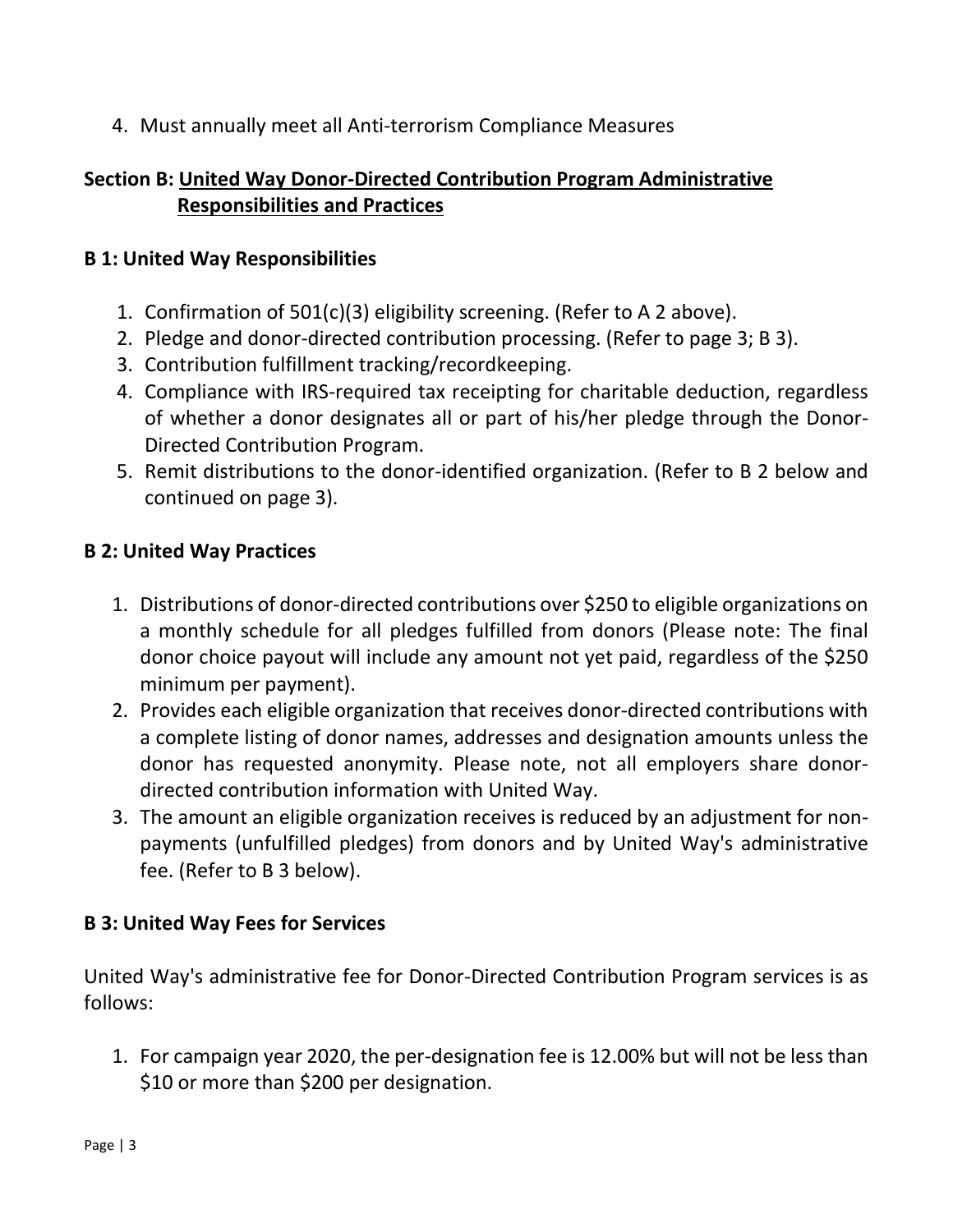2. These fees are subject to review and modification each campaign year.

United Way's adjustment for nonpayment (unfulfilled pledges):

- 1. Is based on the actual amount collected from the individual donor when available. Please note, not all employers provide this information.
- 2. If individual donor information is not provided, the adjustment for nonpayment (unfulfilled pledges) is based on the overall portion of collected pledges from employee payroll pledges by company.

# **B 4: Recipient Organization Responsibilities**

Recipient organizations must meet all eligibility guidelines (refer to page 2; A 2) as well as follow the responsibilities defined below:

- 1. Demonstrate good-faith partnership practices.
- 2. Agree to run a United Way campaign by allowing United Way staff the opportunity to present information and encourage support for unrestricted financial resources to community-change goals in education, income and health.
- 3. Verify and thank donors for their donor-directed contribution(s) based on donor information provided by United Way. Thank donors for the amount pledged to United Way and designated to your agency. United Way makes every effort to thank donors but does not always receive donor-directed contribution information from donors' employers. Instead, some employers disburse donor-directed contributions to the organization without United Way's intervention or knowledge.
- 4. Are prohibited from communicating or distributing information that encourages individuals to direct a contribution to their organization through United Way, including its workplace and public campaign. This prohibition encompasses all forms of mass communication including but not limited to newsletters, direct mail, web postings, all social/digital media, and traditional media.

# **Section C: Sanctions for Violations by Recipient Organizations**

Violations of Recipient Organization Responsibilities(refer to B 4 above) **for organizations that receive United Way of Central Iowa funds through the Community Impact investment process** may result in the following sanctions: